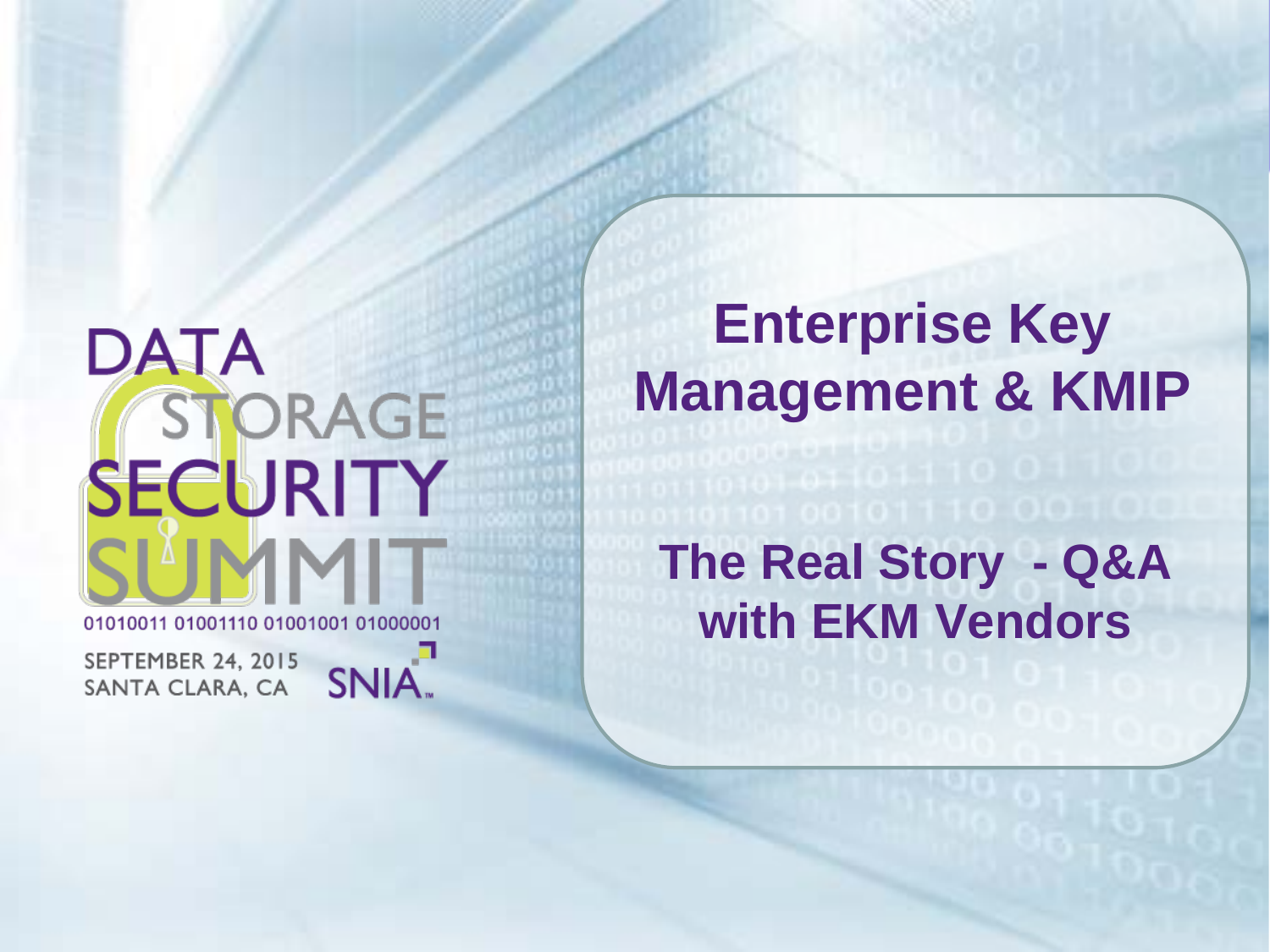## **Introductions**



- **D** Moderator:
	- □ Tony Cox Chair SNIA Storage Security Industry Forum (Cryptsoft)
- **D** Panelists:
	- **□** Tim Hudson CTO, Cryptsoft
	- **□ Bob Lockhart Chief Solutions Architect, Thales e-Security, Inc**
	- **□ Imam Sheikh Director of Product Management, Vormetric Inc**
	- **□ Liz Townsend Director of Business Development, Townsend Security**
	- □ Nathan Turajski Senior Product Manager, HP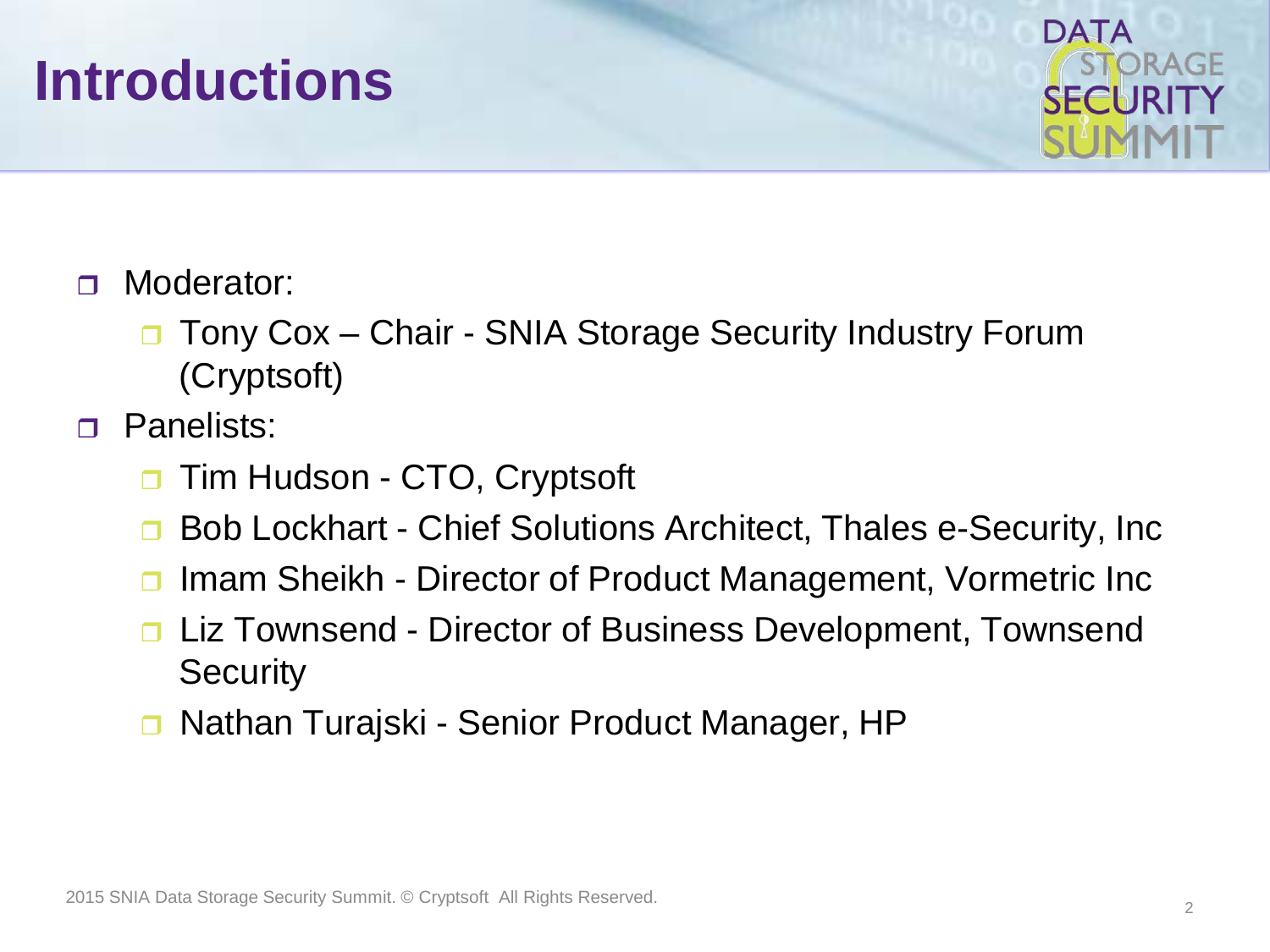## **Panelist – Tim Hudson & Cryptsoft**

□ CTO, Cryptsoft

Cryptsoft EKM/KMIP Products

- **D** KMIP Client products:
	- KMIP Client SDKs (C, Java, C#, Python)
	- KMIP Client Layered Protocol SDKs for Proprietary Protocols
	- KMIP Adapters
	- □ KMIP Interoperability Test Suites
	- □ KMIP Cloud Online Test Service
- **D** KMIP Server products:
	- KMIP Server SDKs (C & Java)
	- KMIP Alert Server SDK
	- □ KMIP Server Administration Interface
	- KMIP C Proxy Servers for Proprietary Protocols
	- □ KMIP C Server Integration Modules (PKCS#11, HSM, RNG)
	- KMIP C Server OTP Server Modules

2015 SNIA Data Storage Security Summit. © Cryptsoft All Rights Reserved.

**DATA** 

**SECHIR**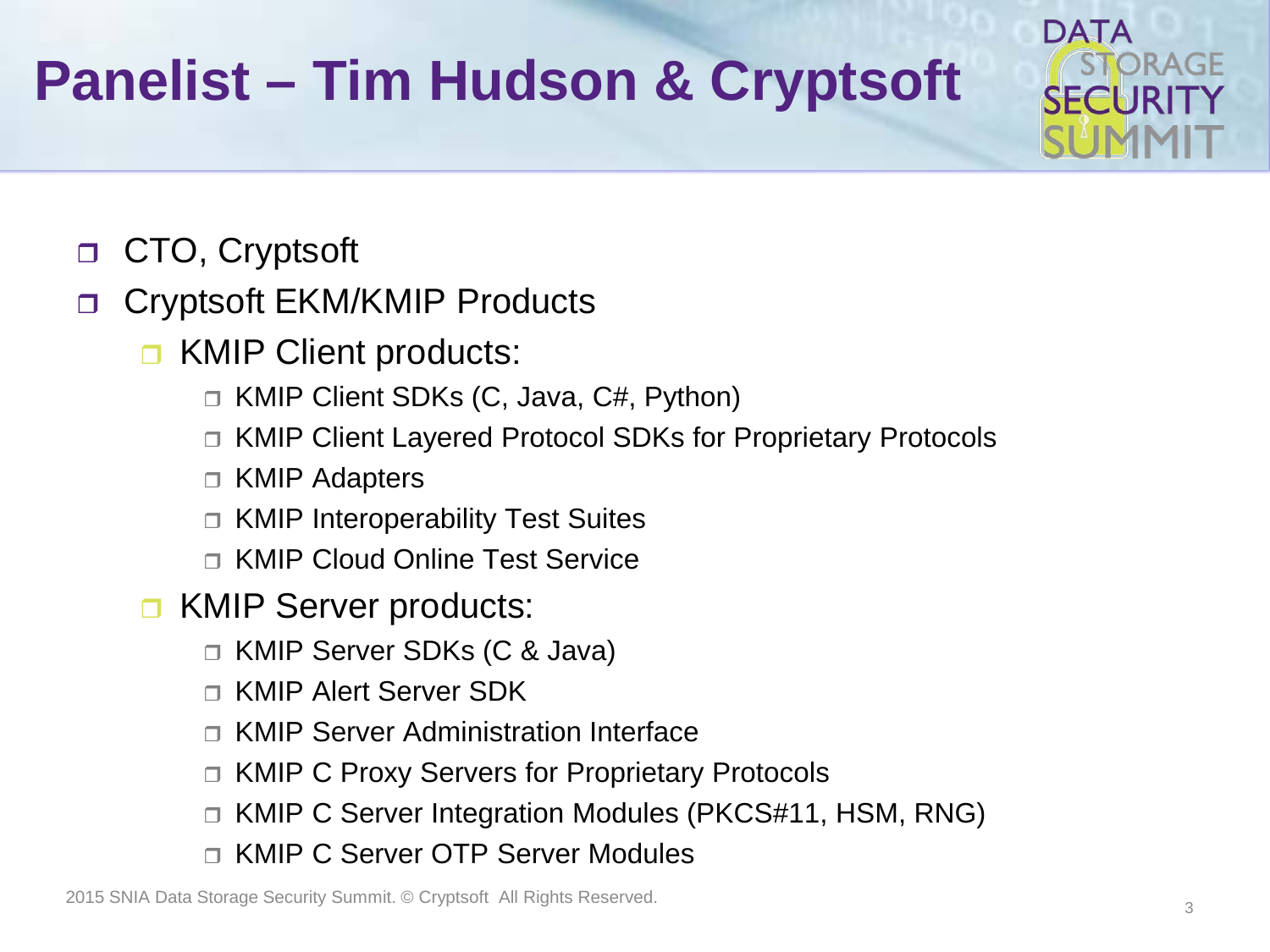## **Panelist – Bob Lockhart & Thales**



- **D** Thales EKM/KMIP Products:
	- □ KeyAuthority 4.x



**DATA** 

**SECHR**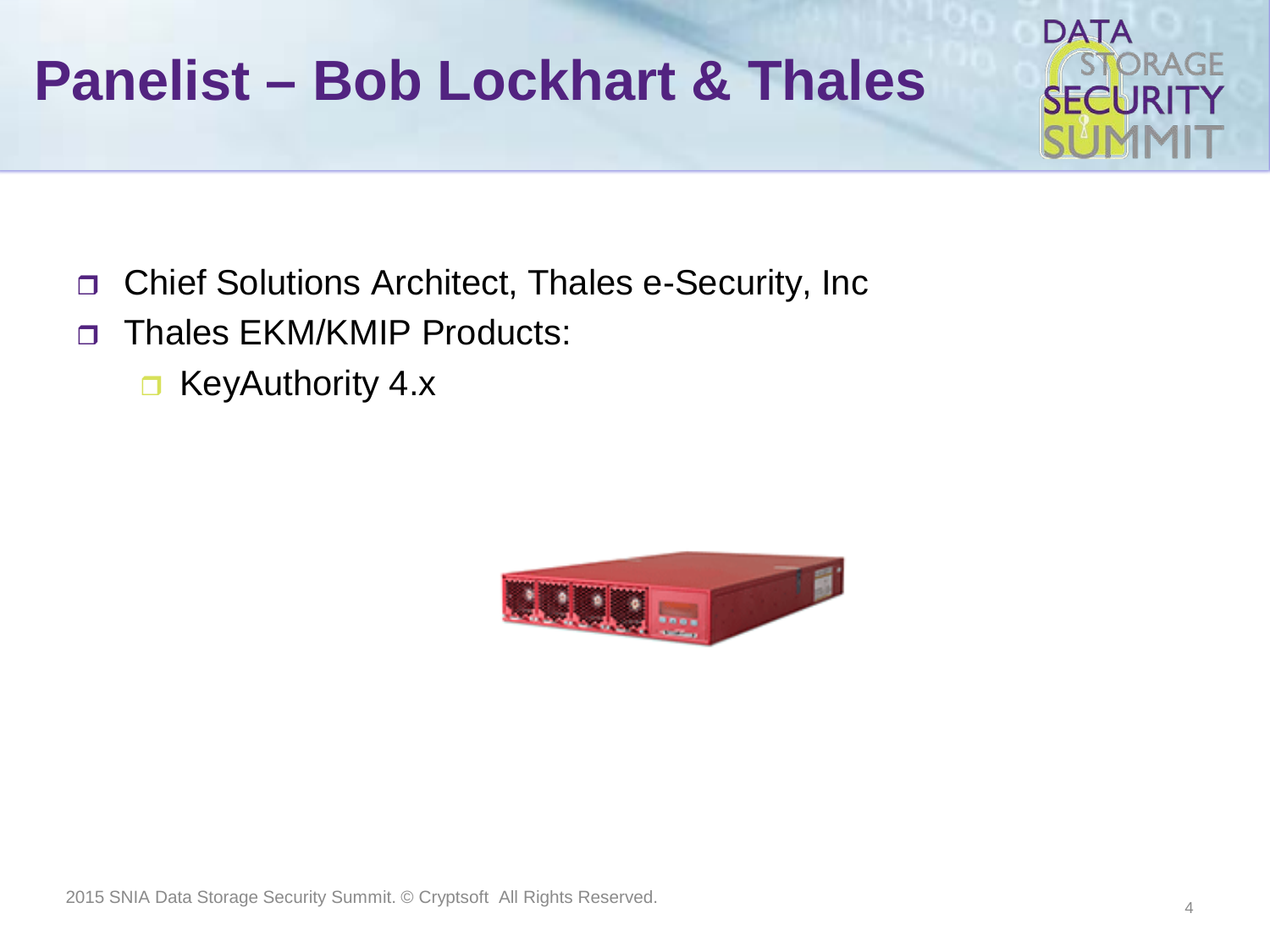## **Panelist – Imam Sheikh & Vormetric**

- □ Director of Product Management, Vormetric Inc
- n Vormetric EKM/KMIP Products:
	- Data Security Manager



**DATA**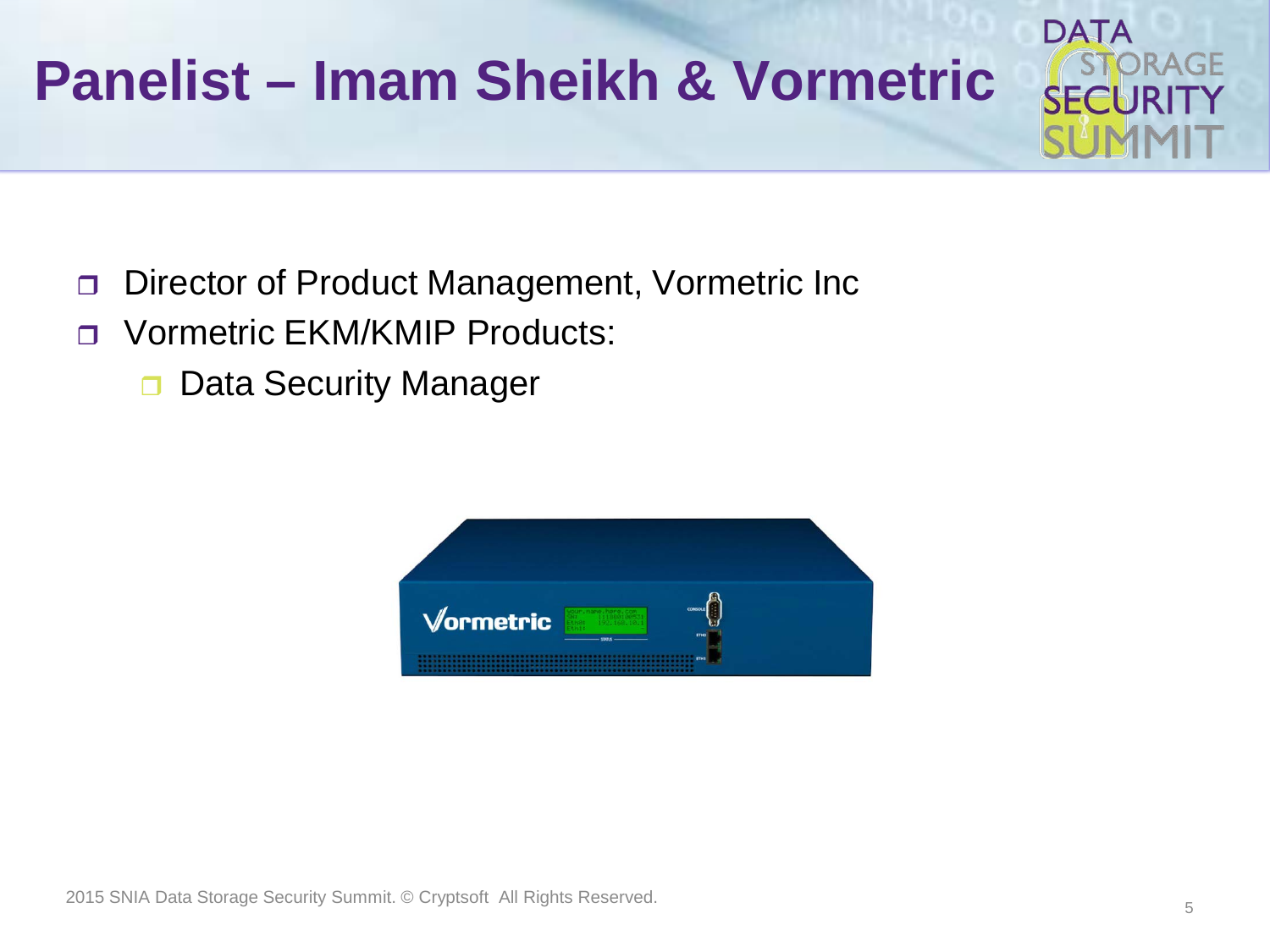## **Panelist – Liz Townsend – Townsend Security**



- Director of Business Development, Townsend Security
- □ Townsend Security EKM/KMIP Products
	- **D** Alliance Key Manager

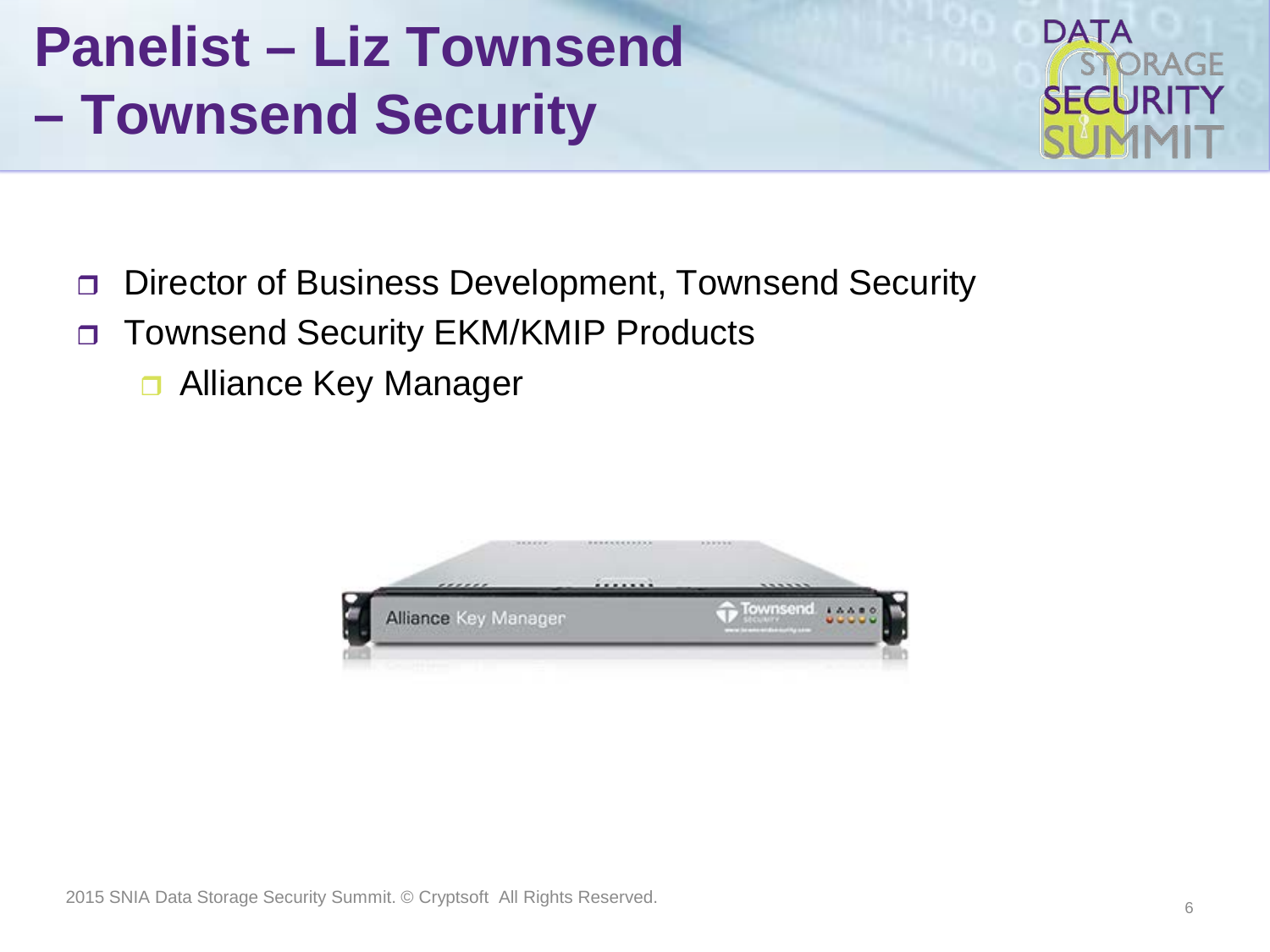## **Panelist – Nathan Turajski & HP**



- □ Senior Product Manager, HP
- **HP EKM/KMIP Products:** 
	- Enterprise Secure Key Manager
	- □ ESL Tape Library Product Suite
	- MSL Tape Library Product Suite
	- MSL Tape Autoloader,
	- □ 3PAR StoreServ 7000,
	- □ 3PAR StoreServ 7450,
	- □ 3PAR StoreServ 10000,
	- **HP XP7 DKA Encryption Software**

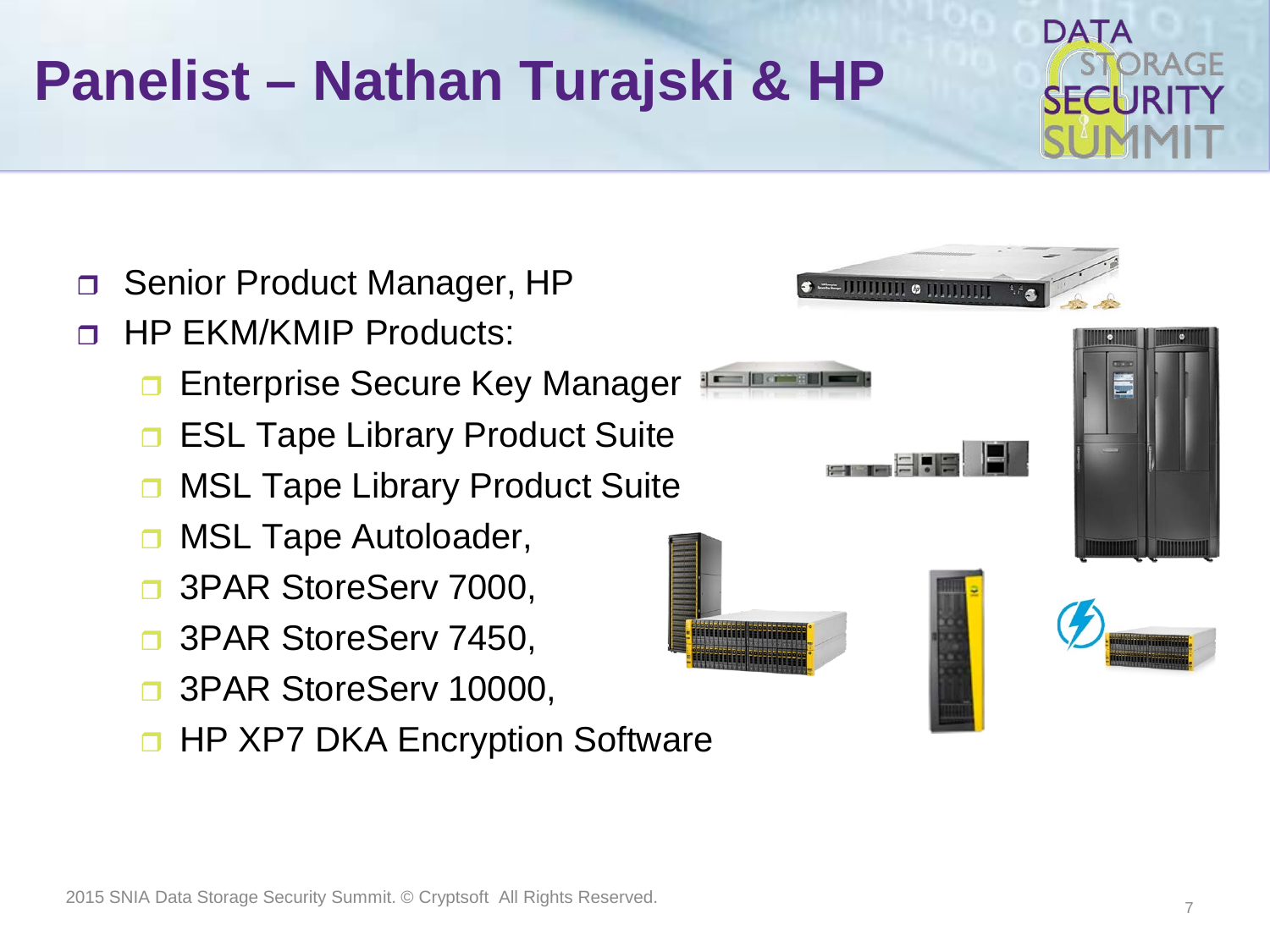



- □ Session objective 1 Explore perspectives of Enterprise Key Management (EKM) and KMIP
- $\Box$  Session objective 2 Answer questions from the floor related to EKM & KMIP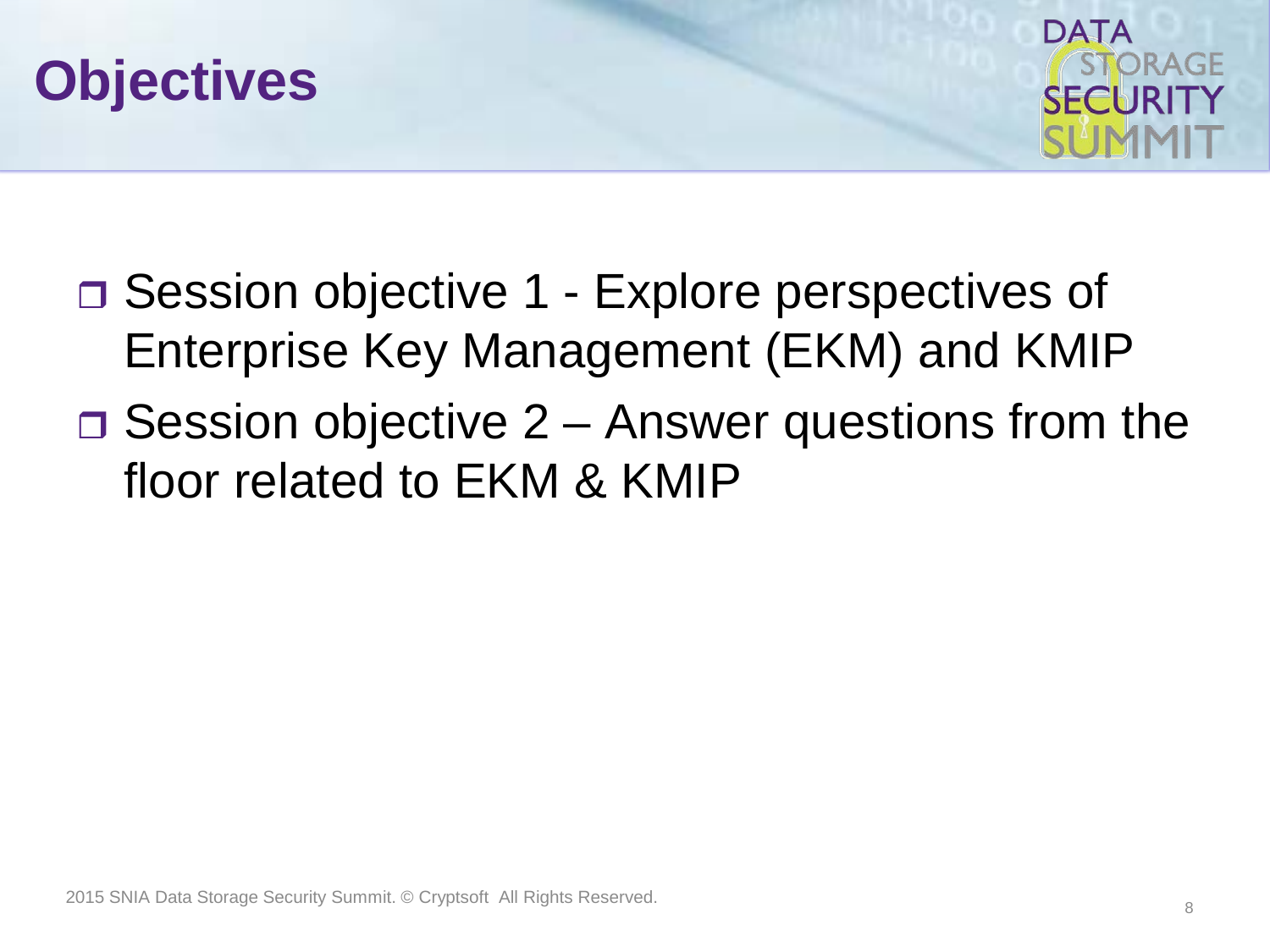## **Moderator Questions - General:**



- 1. What are the most critical customer concerns that most often come up as barriers to adoption, or which create the most conflict, when deciding to implement standards-based key management?
- 2. Why are standards-based approaches necessary over the proprietary implementations we've seen historically?
- 3. What differentiates a local key management solution vs. remote or centralized approaches—are there different scenarios that warrant something simple vs. an enterprise key management solution?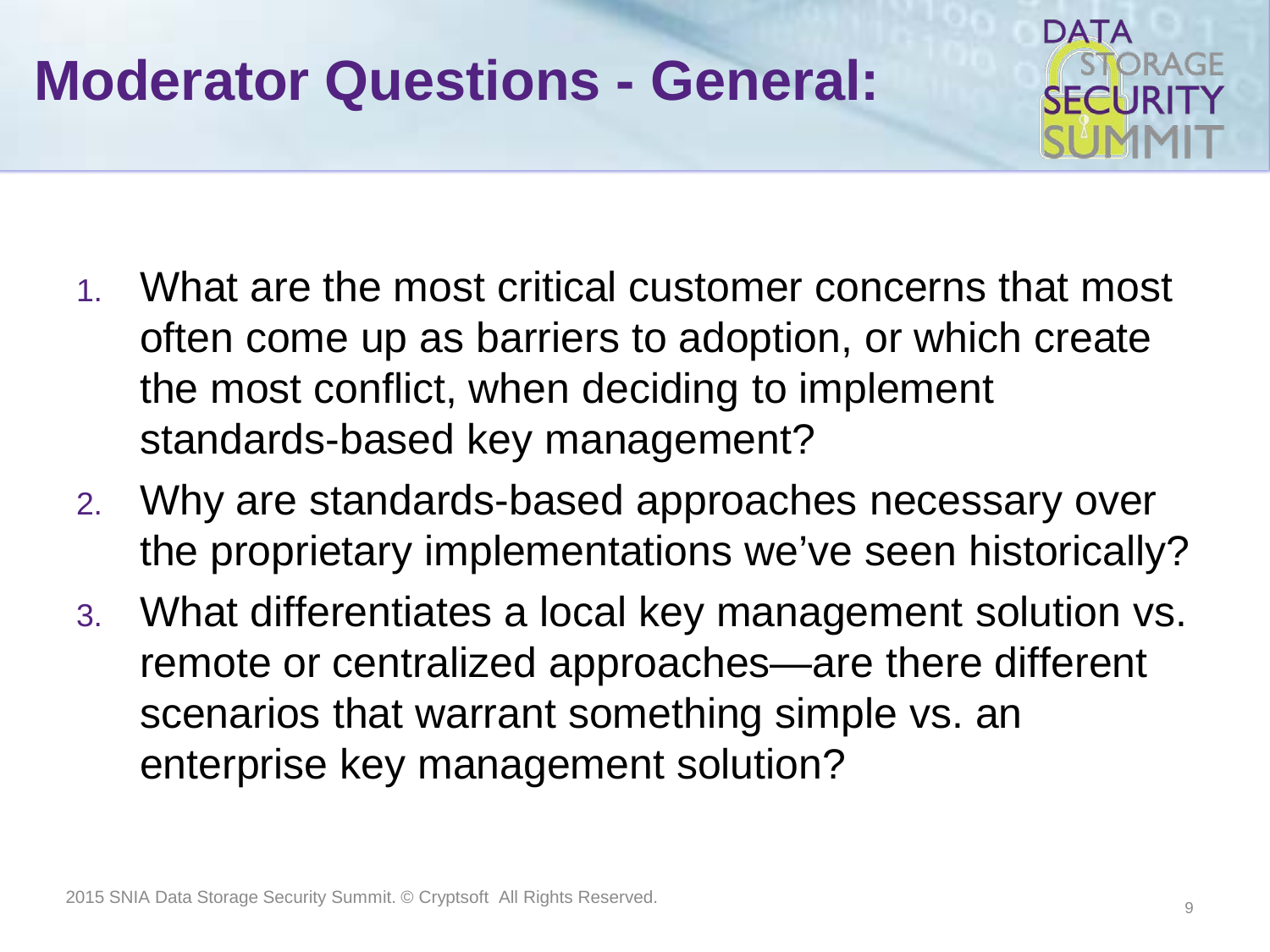## **Moderator Questions - Market:**



- 1. How do you see the rate of adoption and/or deployment of KMIP products availability?
- 2. What level of requirement for EKM/ KMIP do you see from the encryption key management market?
- 3. What are the success factors when deciding to develop a KMIP product?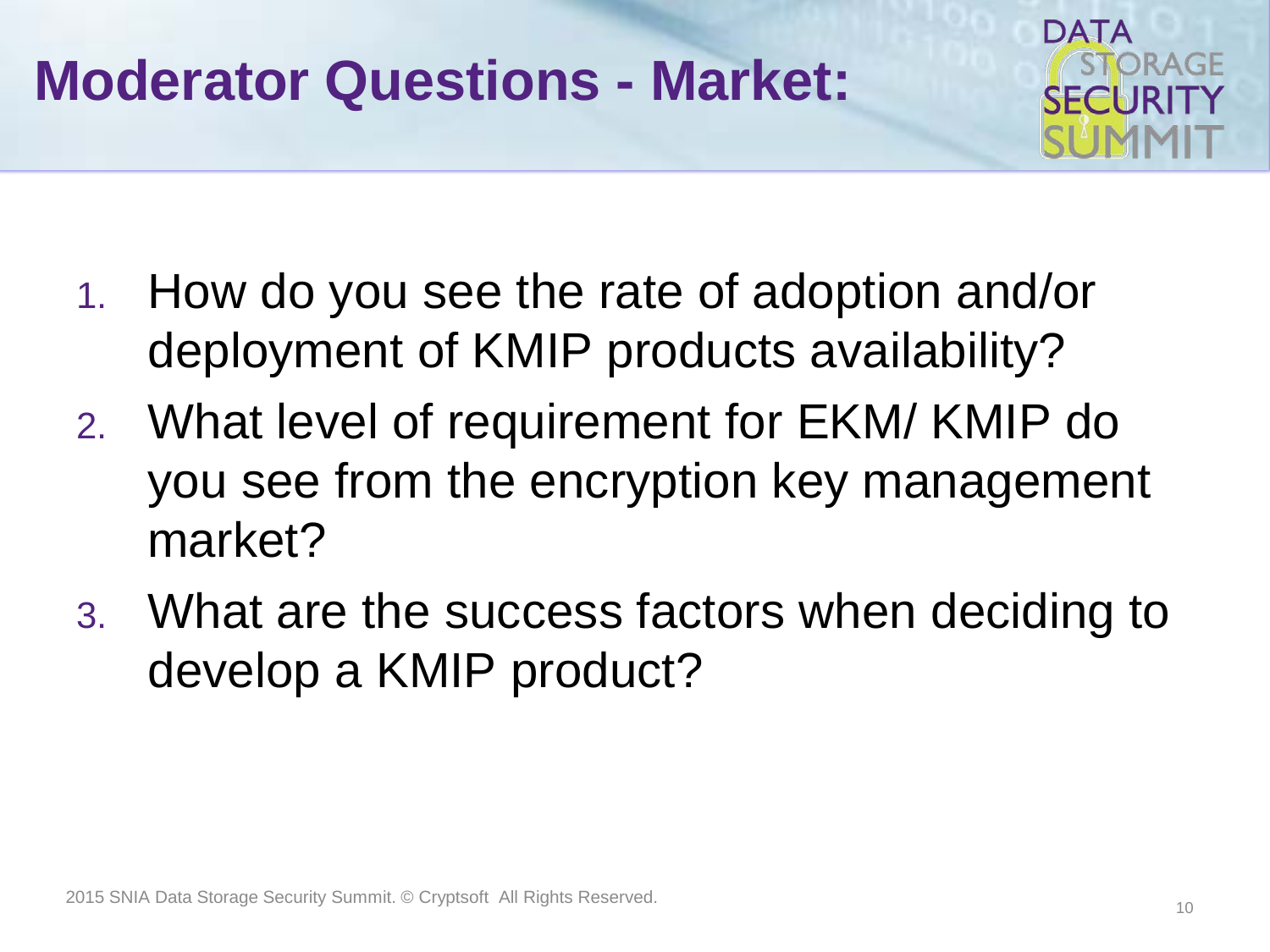## **Moderator Questions – Audit and Innovation:**



- 1. How does KMIP enable greater scope for privacy and financial audits?
- 2. How are you taking advantage of KMIP for auditing purposes?
- 3. What new features and capabilities are you looking forward to in future KMIP versions
- 4. How have you extended existing KMIP/EKM capability outside of encryption key management?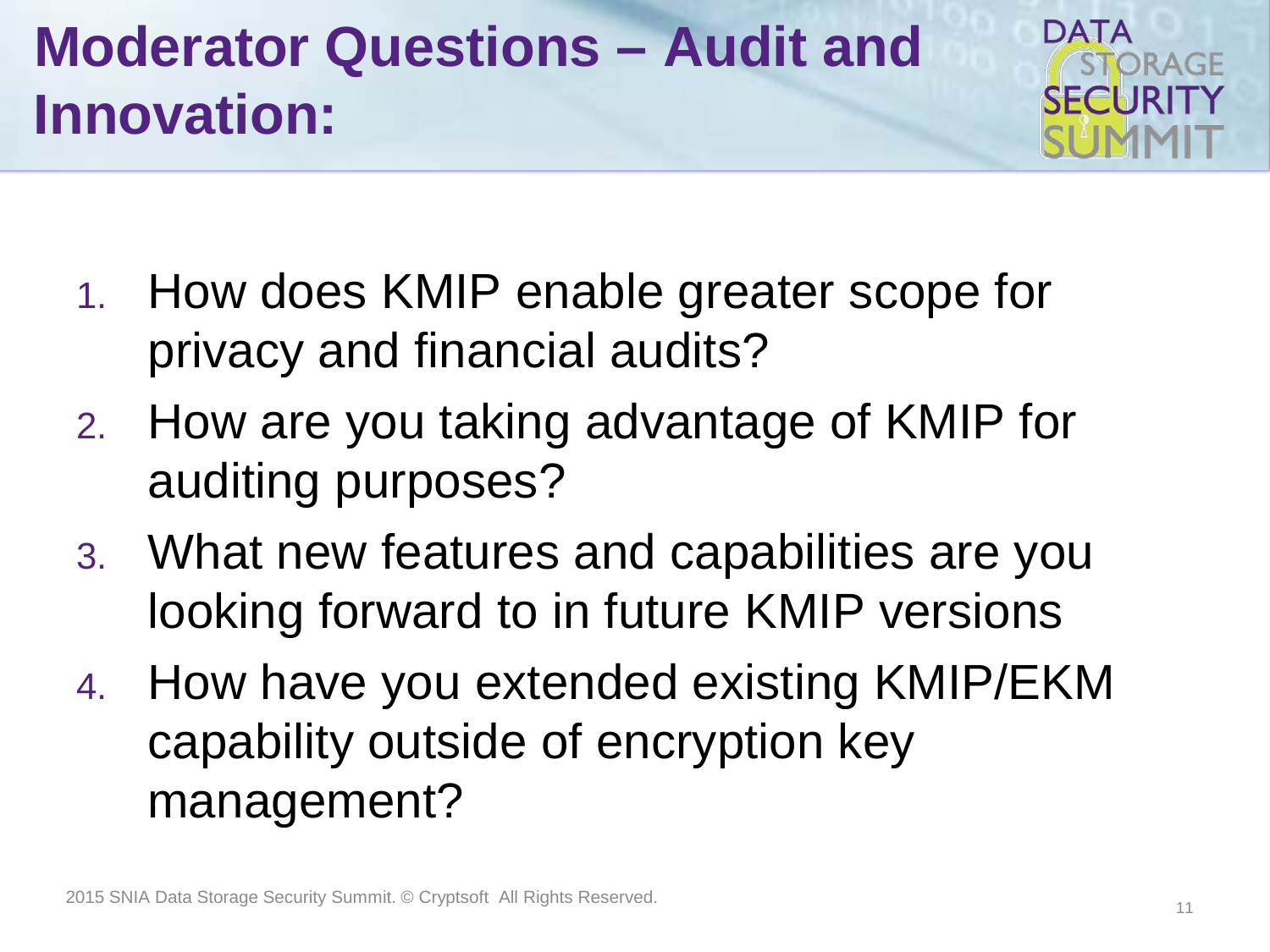## **Moderator Questions - Analysts:**



- Some statements from "KMIP, KMIP, Hooray" (07/12) Derek E. Brink - Aberdeen. Are these claims plausible?
- 1. "Over the last 12 months, EKM users had 58% fewer securityrelated incidents, and 60% fewer compliance/audit deficiencies"
- 2. "..analysis of companies with current encryption initiatives involving enterprise key management found that the combined difference in costs avoided plus costs saved provided an advantage of nearly \$100 per end-user per year over those that did not, in addition to the ability to support encryption in greater diversity and at higher scale.."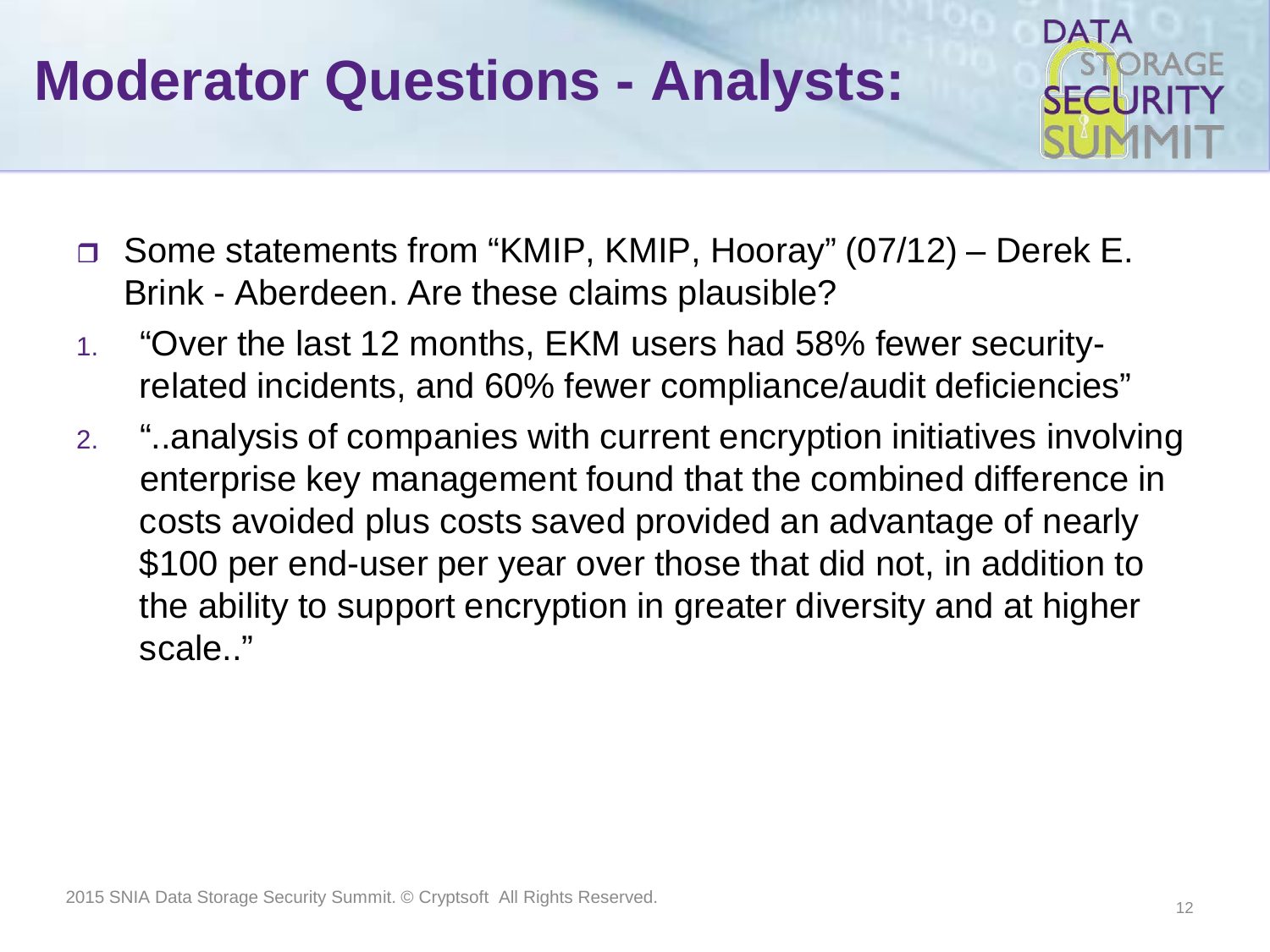## **Moderator Questions - Analysts:**



- □ Some statements from "Welcome to the New Era of Encryption" (9/10/15) – John Kindervag – Forrester. How can KMIP be a successful standard if these are true?
- 1. ".. it takes too long for standards to be created. There are also significant compromises between various parties that are necessary to bring a standard to life. .."
- 2. "Many standards will be outdated before industry bodies can even release them. Given the rate of change in technology today, standards lag."
- 3. "Vendors want freedom to disrupt and innovate. Standards often inhibit innovation."
- 4. "Legacy vendors dominate standards bodies. The standards bodies are typically stacked with participants from older, established companies."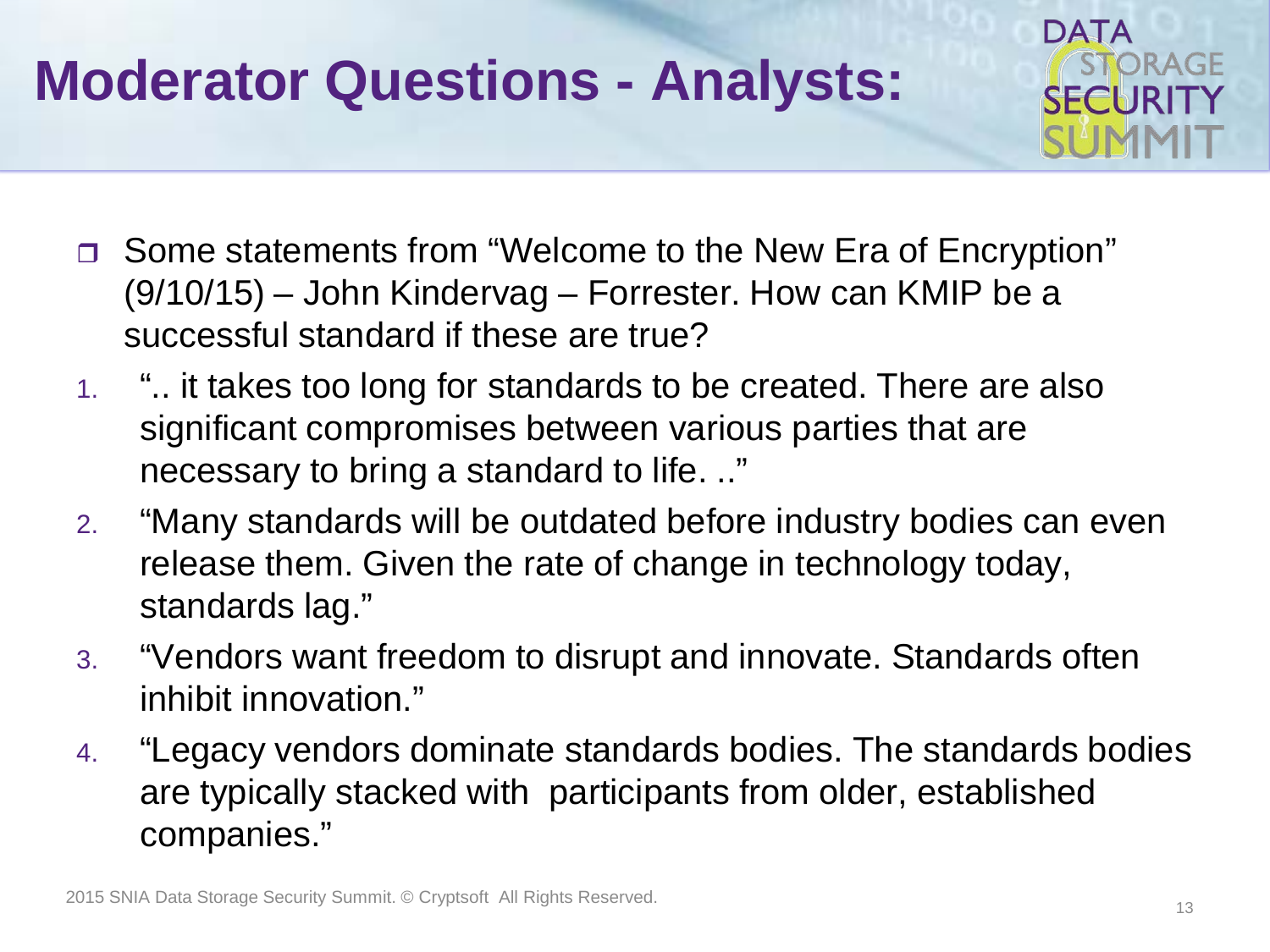## **KMIP Adoption**





Source - Cryptsoft

2015 SNIA Data Storage Security Summit. © Cryptsoft All Rights Reserved.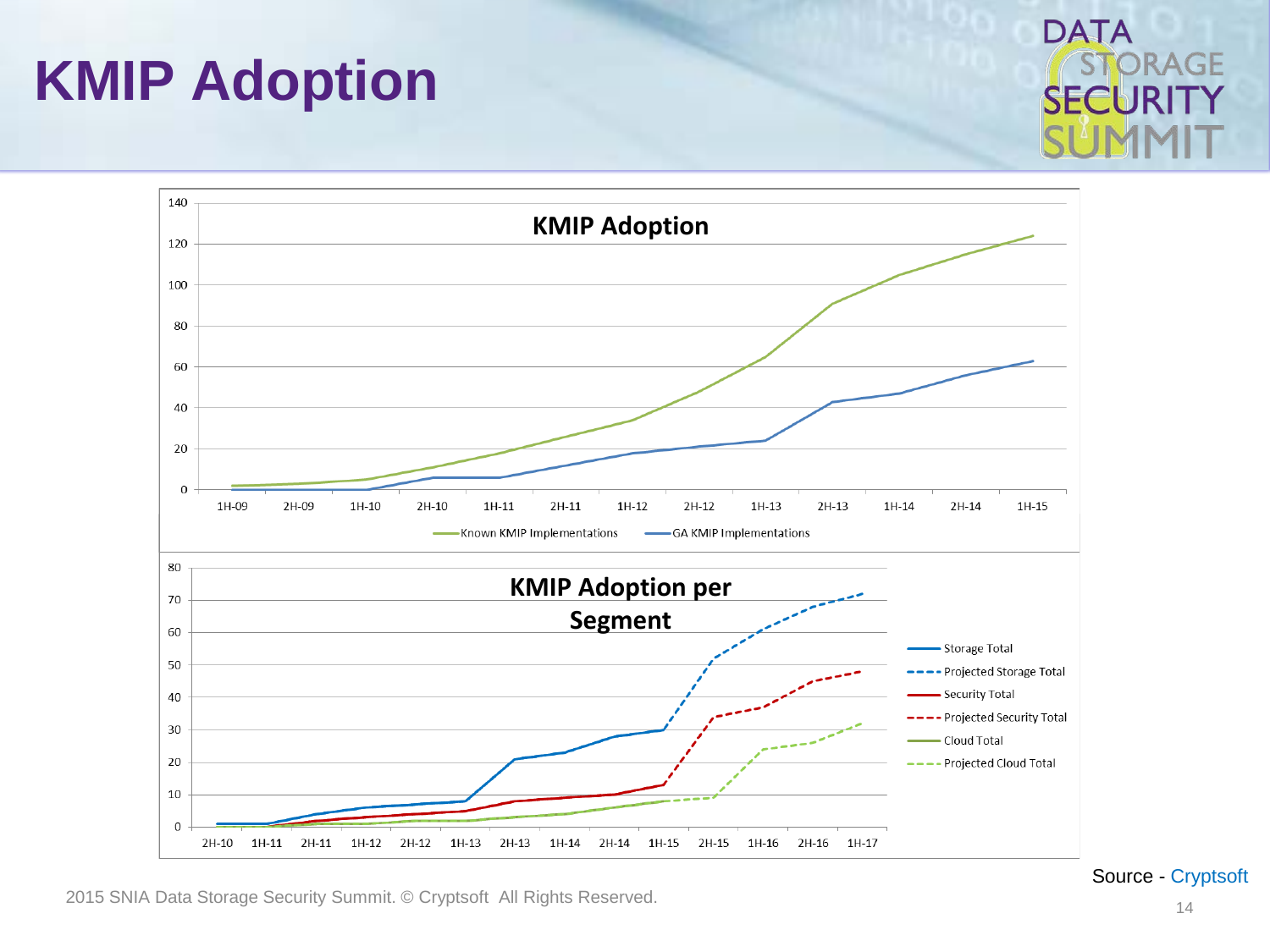# DATA

### **Storage**

- **Disk Arrays, Flash Storage** Arrays, NAS Appliances
- **Tape Libraries, Virtual Tape** Libraries
- **Encrypting Switches**
- **Storage Key Managers**
- **Storage Controllers**
- **Storage Operating Systems**

### **Security & Infrastructure**

- Key Managers
- **Hardware security modules**
- **Encryption Gateways**
- **Virtualization Managers**
- **Virtual Storage Controllers**
- Virtual Network Appliances

## **Cloud**

- Key Managers
- **Compliance Platforms**
- **Information Managers**
- **Enterprise Gateways and** Security
- **Enterprise Authentication**
- **Endpoint Security**

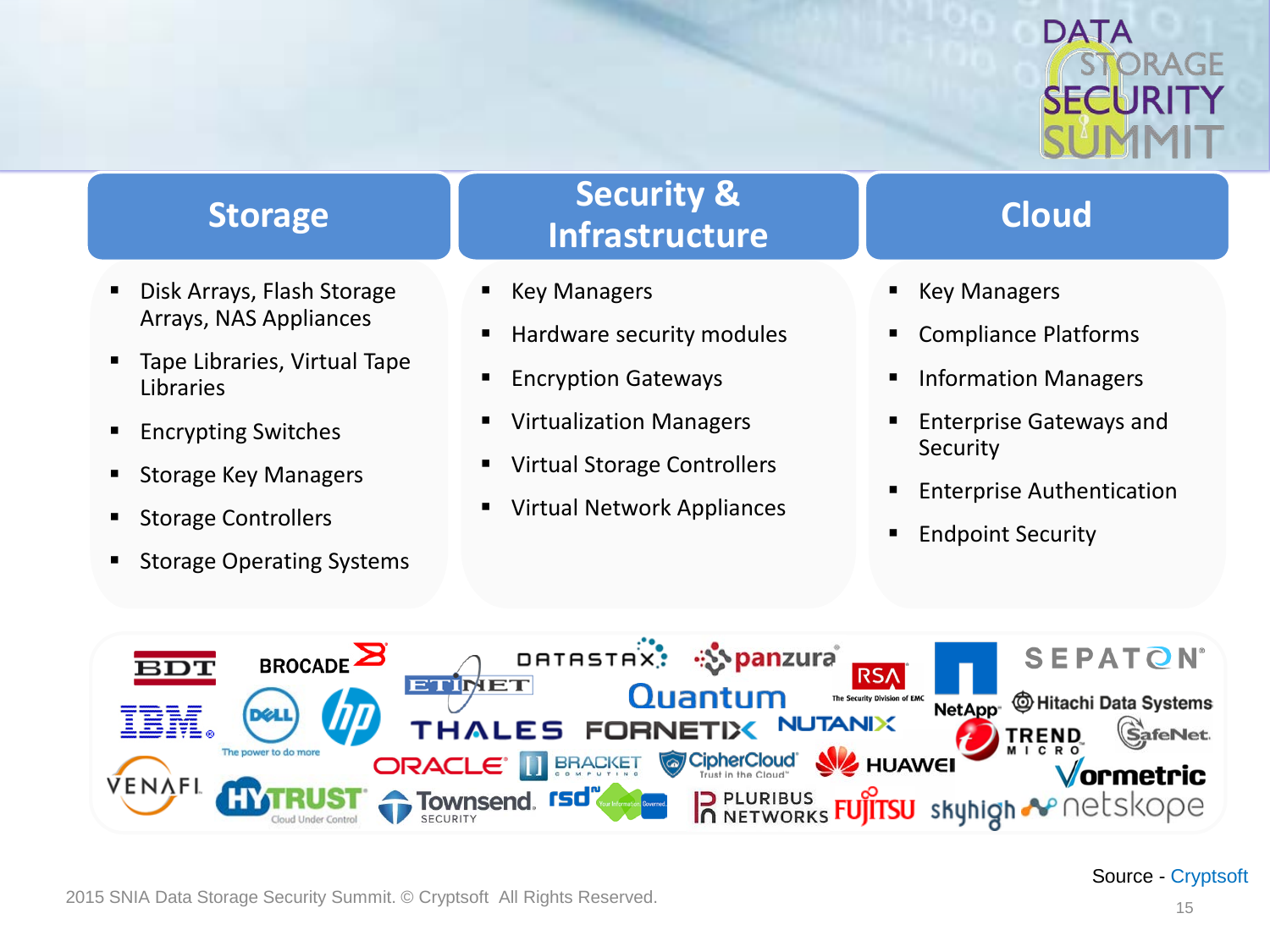## **KMIP Specification Development**

# **DATA**

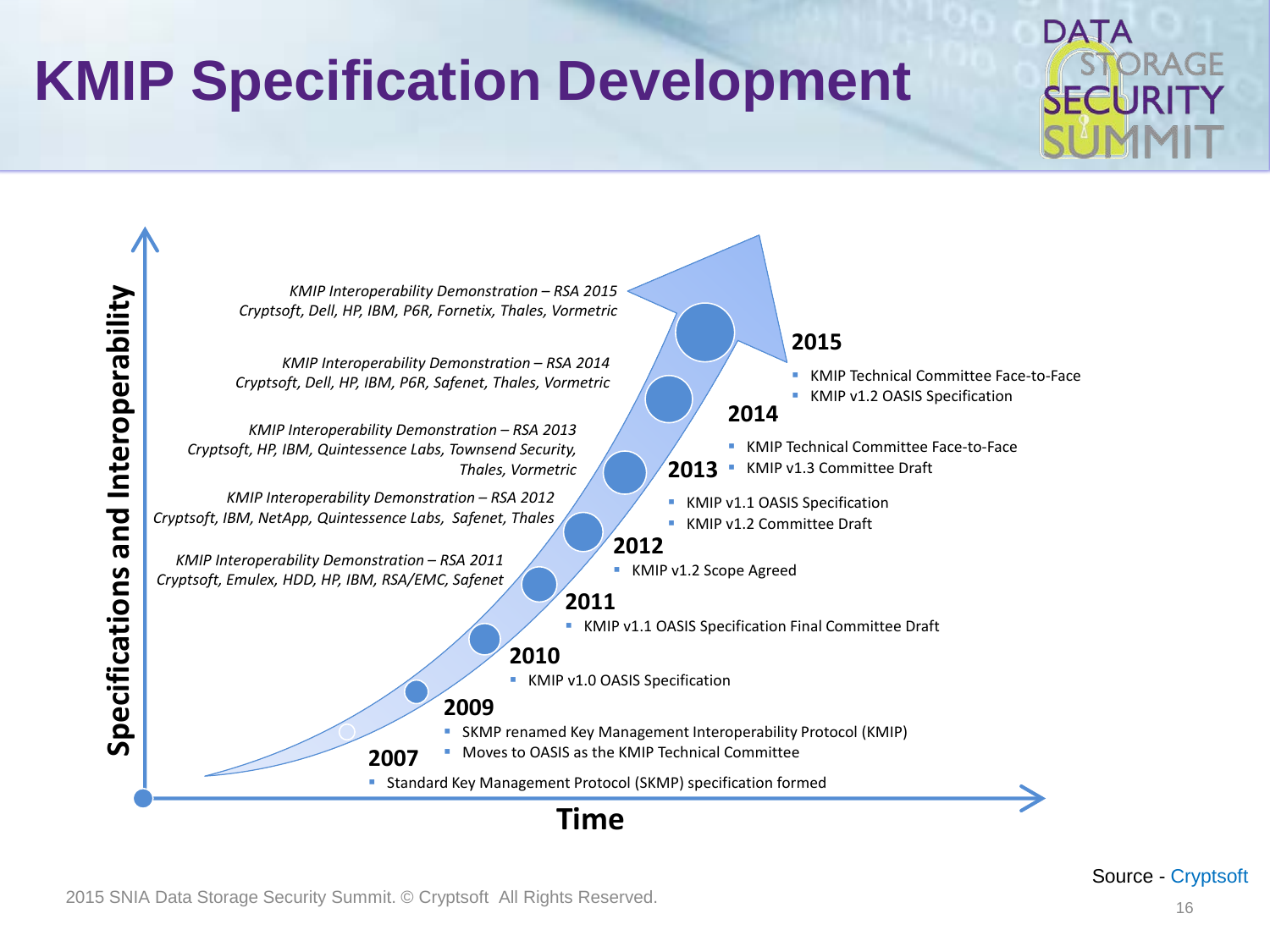## **Known KMIP Implementations**

# **DATA** ORAGE

#### **OASIS** Q OASIS Key Management Interoperability Protocol (KMIP) TC Wiki KnownKMIPImplementations

FrontPage RecentChanges FindPage HelpContents KnownKMIPImplementation

utable Page | Info | More Actions:

#### **KMIP Implementations known to the KMIP TC**

NOTE: The Following list of known KMIP implementations that have been brought to the attention of the OASIS KMIP Technical Committee.

The KMIP TC in no way endorses these implementations nor does it make any statements as to the suitability, quality, availability or level of conformance to the KMIP Specification or Test Cases.

This list is provided as a repository for the convenience of OASIS TC Members and parties interested in the adoption of interoperable key management.

For product conformance please refer to the KMIP Conformance Program offered by SNIA SSIF ( itp://www.snia.org/forums/SSIF/kmip).

#### KMIP Implementations - OASIS Interoperability Tested or Conformance Tested

NOTE: The following implementations have participated in OASIS Interoperability Tests or Conformance Testing noted below. -Implementations are identified according to the applicable test documentation. -This list is moderated by the KMIP Interoperability Subcommittee Chair.

| Company              | <b>Name</b>                        | <b>Interop (year)</b>  | <b>Conformance Tested</b> |
|----------------------|------------------------------------|------------------------|---------------------------|
| Cryptsoft            | KMIP C Client SDK                  | 2011, 2012, 2013, 2014 | <b>D</b> Jan 2015         |
| Cryptsoft            | KMIP Java Client SDK               | 2011, 2012, 2013, 2014 |                           |
| Cryptsoft            | KMIP CSharp Client SDK             | 2012, 2013, 2014       |                           |
| Cryptsoft            | KMIP Python Client SDK             | 2014                   |                           |
| $\bigcirc$ Cryptsoft | KMIP C Server SDK                  | 2011, 2012, 2013, 2014 | <b>W</b> Nov 2014         |
| $\bullet$ Cryptsoft  | KMIP JavaServer SDK                | 2011, 2012, 2013, 2014 |                           |
| $\bigcirc$ Dell      | <b>Dell Data Protection Server</b> | 2014                   |                           |
| $\bigcirc$ HP        | Enterprise Secure Key Manager      | 2012, 2013, 2014       | <b>W</b> Nov 2014         |
| $\bigcirc$ HP        | MSL Tape Library                   | 2014                   |                           |
| $\bigcirc$ HP        | StoreEver MSL6480 Tape Library     |                        | <b>D</b> Jul 2015         |
| $\bigcirc$ IBM       | <b>Research Server</b>             | 2010, 2011             |                           |
| $\bigcirc$ IBM       | Tivoli Key Lifecycle Manager       | 2012, 2013             |                           |
| $\bigcirc$ IBM       | Security Key Lifecycle Manager     | 2014                   |                           |
| <b>NetApp</b>        | NetApp Storage Encryption          | 2012                   |                           |
| $\bigcirc$ P6R       | Secure KMIP Client (SKC) SDK       | 2014                   |                           |
| QuintessenceLabs     | QKM - Client                       | 2012, 2013             |                           |
| QuintessenceLabs     | QKM                                | 2012, 2013             |                           |
| SafeNet              | <b>KeySecure</b>                   | 2011, 2012, 2014       |                           |
| Thales e-Security    | keyAuthority                       | 2012, 2013, 2014       |                           |
| Vormetric            | ig Data Security Manager           | 2013, 2014             |                           |

2015 SNIA Data Storage Security Summit. © Cryptsoft All Rights Reserved.

Source - https://wiki.oasis-open.org/kmip/KnownKMIPImplementations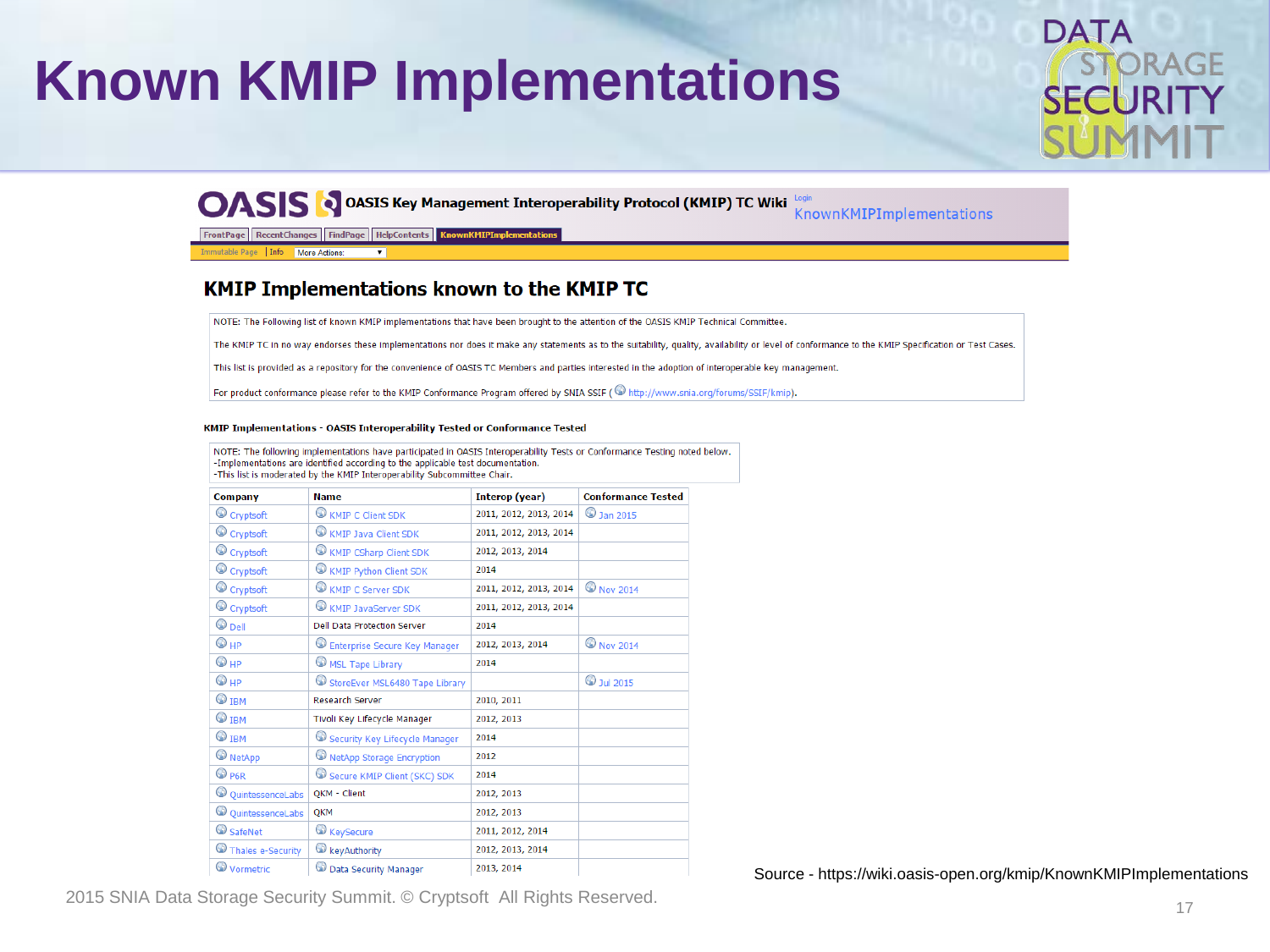## **Known KMIP Implementations**

## **DATA STORAGE SFELIRI**

#### **Commercially Available KMIP Products**

NOTE: As a general quide, an implementations noted as Commercially Available KMIP Product is included if:

- it is generally available for sale with claimed KMIP support and noted on a vendor web page as such; or

- an OASIS KMIP TC member can publicly state that some form of KMIP conformance has been verified.

The level of claimed conformance for any implementation should be verified independently or refer to the SNIA SSIF KMIP Conformance Program noted above.

| Company                     | <b>Name</b>                                                                                                                                                                                            |
|-----------------------------|--------------------------------------------------------------------------------------------------------------------------------------------------------------------------------------------------------|
| <b>BDT</b> Media Automation | Tape Libraries                                                                                                                                                                                         |
| Bloombase                   | C KeyCastle, C StoreSafe, C Spitfire Message                                                                                                                                                           |
| <b>Brocade</b>              | Encryption SAN Switch                                                                                                                                                                                  |
| Ciphercloud                 | Discover, Protect and Monitor Platform                                                                                                                                                                 |
| $\odot$ Cryptsoft           | C KMIP C Client SDK, C KMIP Java Client SDK, C KMIP CSharp Client SDK, C KMIP Python Client SDK, C KMIP C Server SDK, C KMIP Java Server SDK                                                           |
| <b>O</b> DataStax           | C DataStax Enterprise, C DataStax OpsCenter                                                                                                                                                            |
| $\bigcirc$ Dell             | Dell Compellent Storage Center Series                                                                                                                                                                  |
| <b>C</b> Fujitsu            | Eternus-SF KM                                                                                                                                                                                          |
| <b>Gazzang</b>              | Gazzang zTrustee                                                                                                                                                                                       |
| Hitachi                     | O HUS 150, O HUS VM, O VSP                                                                                                                                                                             |
| $\bigcirc$ HP               | C Enterprise Secure Key Manager, C ESL Tape Library, C MSL Tape Library, C MSL Tape Autoloader, C 3PAR StoreServ 7000, C 3PAR StoreServ 7450, C 3PAR StoreServ 10000, C HP XP7 DKA Encryption Software |
| $\bigcirc$ IBM              | XIV Storage Systems 114 and 214, C Security Key Lifecycle Manager                                                                                                                                      |
| Liason Technologies         | Encryption Key Manager                                                                                                                                                                                 |
| $\bigcirc$ Luminex          | C <sub>CGSafe</sub>                                                                                                                                                                                    |
| <b>O</b> NetApp             | NetApp Storage Encryption                                                                                                                                                                              |
| <b>O</b> Netskope           | Retskope Active                                                                                                                                                                                        |
| Coracle                     | O Oracle Key Vault                                                                                                                                                                                     |
| $\bigcirc$ P6R              | Secure KMIP Client (SKC) SDK                                                                                                                                                                           |
| $\odot$ Panzura             | O Quicksilver Cloud Storage Controller                                                                                                                                                                 |
| Perspecsys                  | Cloud Data Protection Gateway                                                                                                                                                                          |
| © Quantum                   | Scalar i6000, Scalar i500, Scalar i80, Scalar i40                                                                                                                                                      |
| <b>O</b> OuintessenceLabs   | O qCrypt Key Manager, O qCrypt-xStream Key Manager with Quantum RNG, O qClient KMIP SDK, O qVZ Virtual Zeroisation Storage System                                                                      |
| $\bigcirc$ RSA              | <b>O</b> Data Protection Manager                                                                                                                                                                       |
| SafeNet                     | <b>KeySecure</b>                                                                                                                                                                                       |
| Sepaton                     | S2100-ES3 Data Protection Appliance                                                                                                                                                                    |
| ServiceMesh                 | Agility Platform                                                                                                                                                                                       |
| Skyhigh Networks            | Skyhigh Secure                                                                                                                                                                                         |
| Thales e-Security           | ReyAuthority                                                                                                                                                                                           |
| <b>C</b> Townsend Security  | Alliance Key Manager                                                                                                                                                                                   |
| Trend Micro                 | SecureCloud                                                                                                                                                                                            |
| <b>Wenafi</b>               | Trust Protection Platform                                                                                                                                                                              |
| <b>O</b> Vormetric          | Data Security Manager                                                                                                                                                                                  |

Source - https://wiki.oasis-open.org/kmip/KnownKMIPImplementations

2015 SNIA Data Storage Security Summit. © Cryptsoft All Rights Reserved.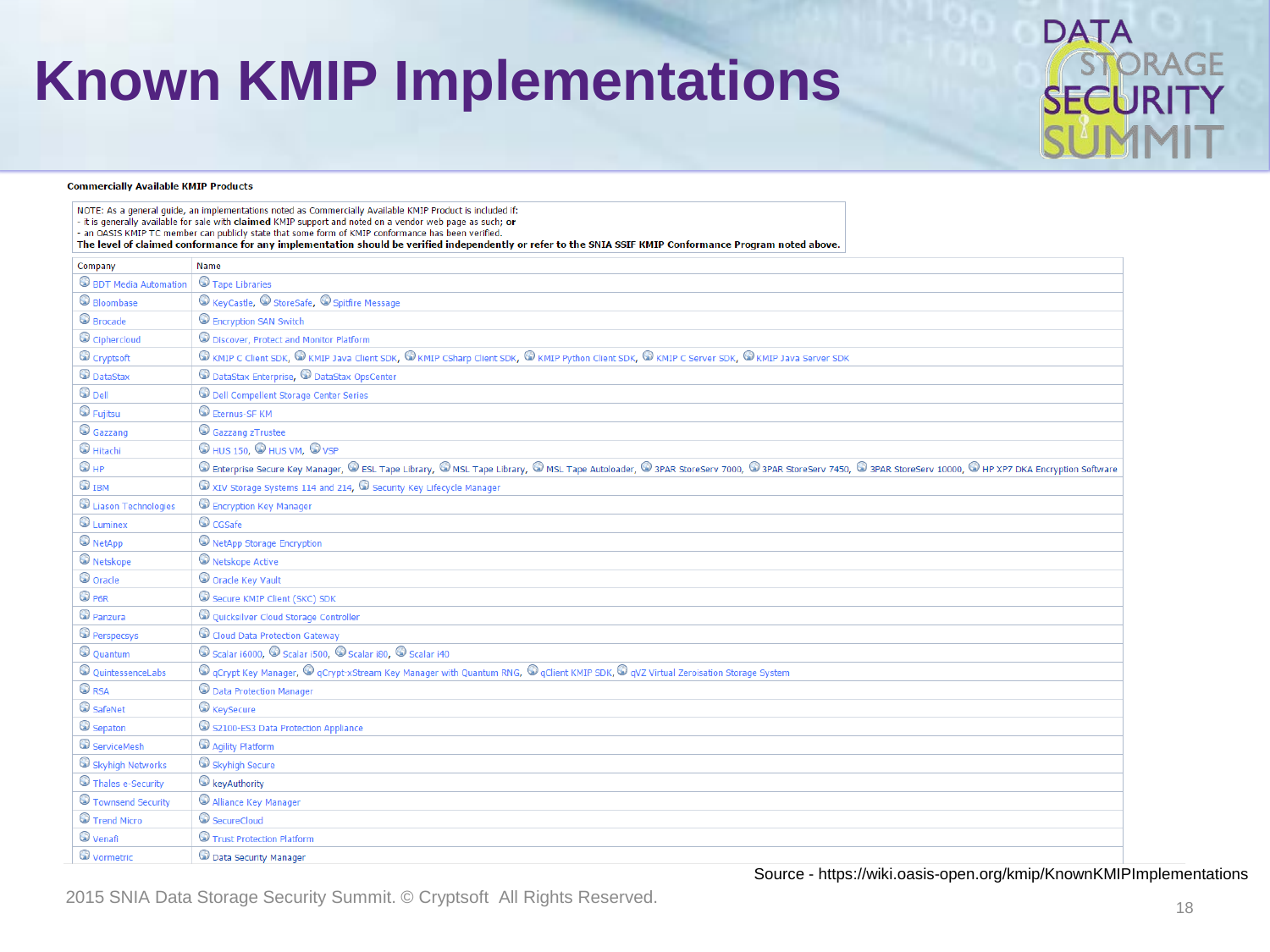## **SSIF KMIP Conformance Testing**



2015 SNIA Data Storage Security Summit. © Cryptsoft All Rights Reserved.

**DATA** 

**SECHIR** 

ORAGE